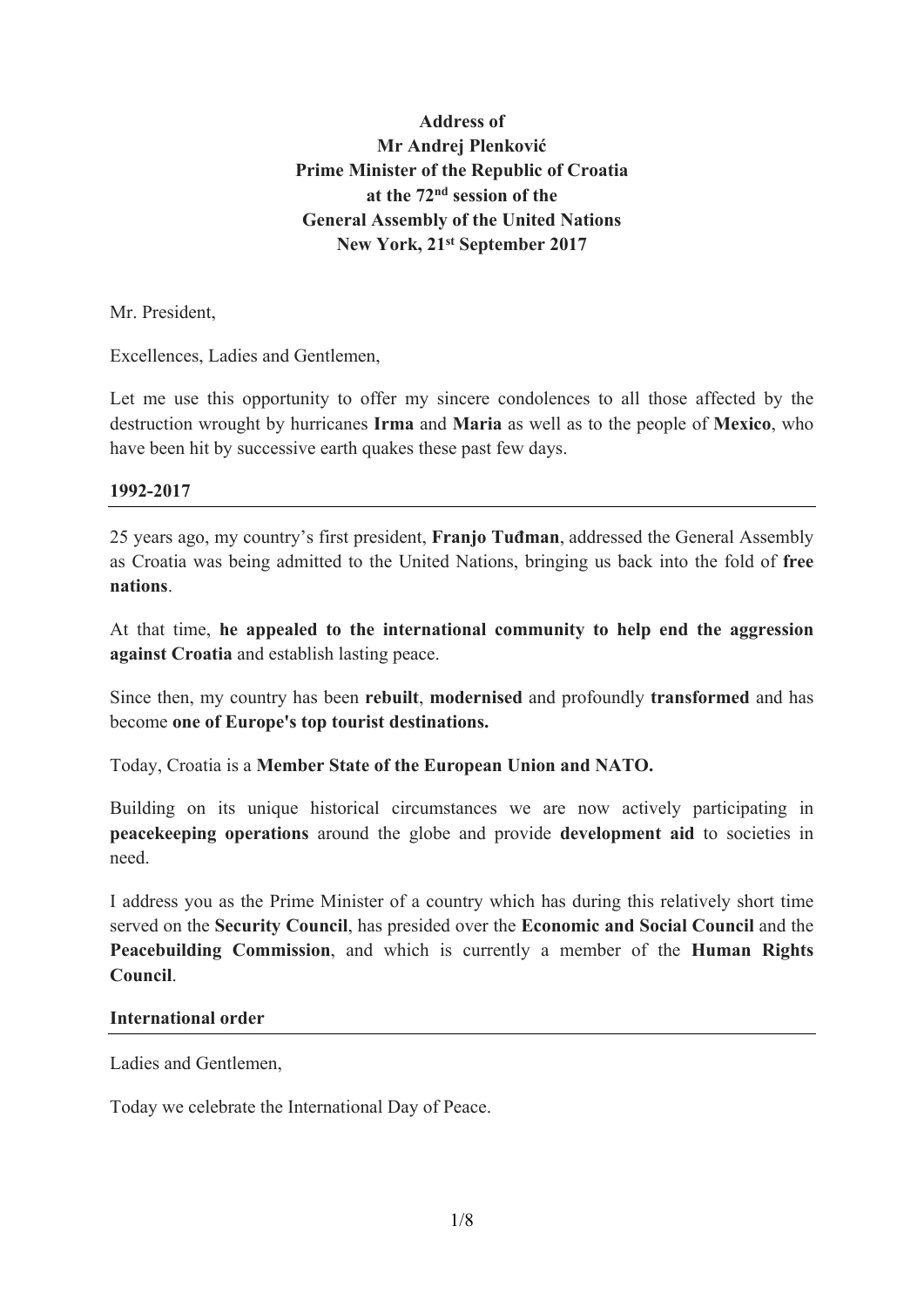I would like to reiterate that Croatia as a peace-loving nation, as symbolised here in the UN by the recently restored "Peace monument" of our great sculptor Antun Augustinčić, is a strong advocate of a **rules-based international order**.

At the national and global level, we believe that institutions need to be more open to the public and genuinely involve people in their decision-making.

It is only through active and informed citizenry that **we can make governments accountable**  and create **credible institutions.**

Only well-functioning institutions assure implementation of the **rule of law**.

Such citizens' involvement brings a welcomed mix of representative and participatory **democracy**, by bringing forward substantiated arguments and avoiding superficial and **misleading populism**.

Croatia puts great emphasis on *peace, justice and strong institutions* as one of the seventeen goals to transform our world.

### **Our own experiences**

Building state institutions was a particular challenge for a country which **achieved peace** and re-established its territorial integrity only 20 years ago.

Croatia is dedicated to assisting others in post-conflict transition with its own experiences in **reconciliation** and **confidence building**.

We were a **recipient** of international security assistance, including through several UN missions.

One of the most successful peacekeeping missions to date was **UNTAES** – the UN Transitional Administration in Eastern Slavonia, which ended in January 1998 with the peaceful reintegration of our formerly occupied territories.

We put at disposal this **unique know-how** and **extensive expertise** as a useful complementary contribution to the international community's efforts in similar situations, such as with the implementation of the Minsk Agreements in **Ukraine**, where we can draw **many parallels.** 

### **Reform of the UN**

### Mr. President,

Discussing strong international organisations globally means **addressing the strength** of this august institution – the United Nations – as well.

As the world changes, our firm belief is that **the UN must also keep up and change**.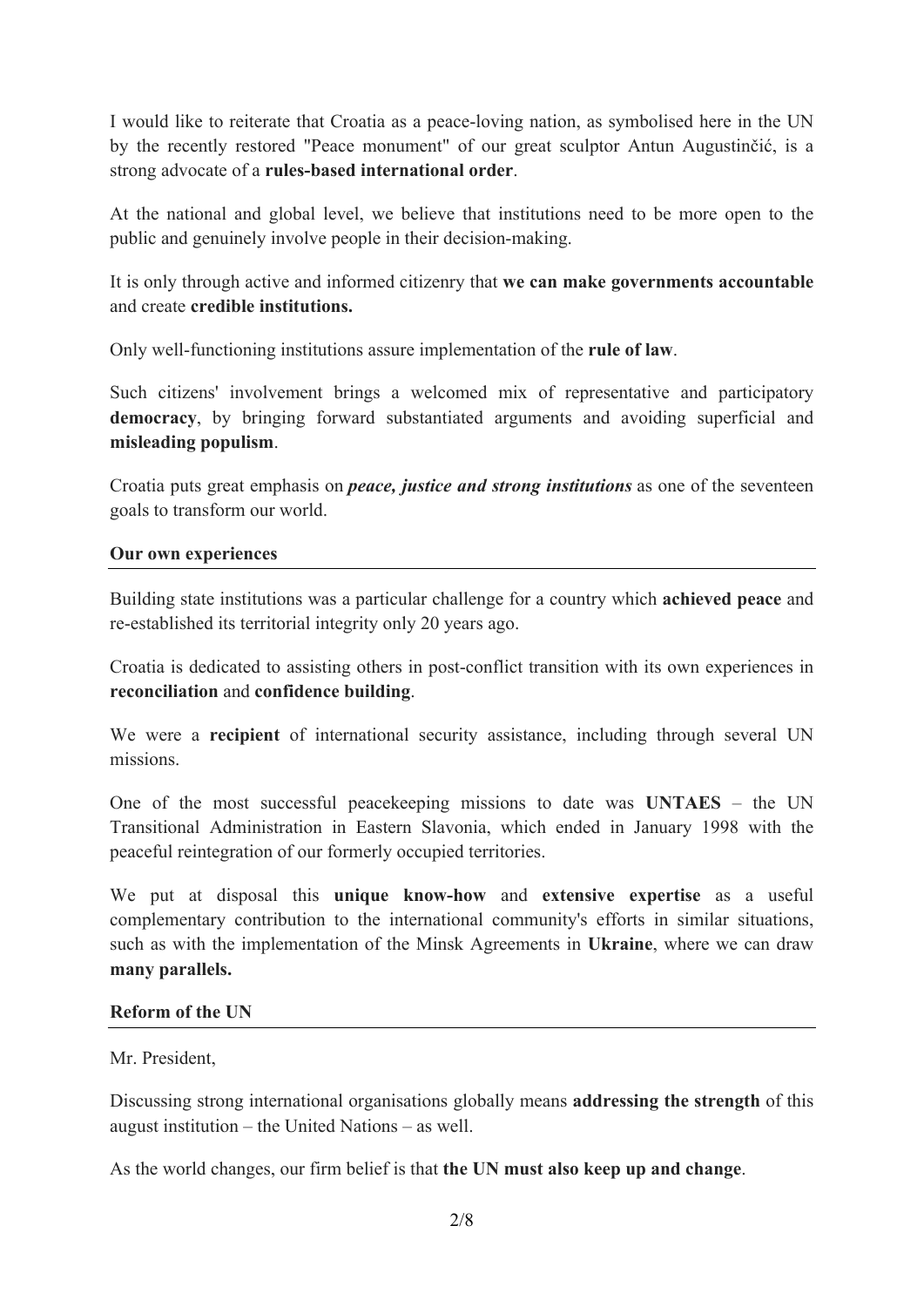Croatia supports the Secretary-General's drive to **reform** the Secretariat, especially in **peacekeeping** and **development**.

Secretary-General's "surge in diplomacy" is also a **much needed development**.

Central to UN reform is **reform of the Security Council**.

It is vital that its membership – both permanent and non-permanent – is **regionally balanced** and more **reflective** of the world seventy years into the organization's life.

In particular, we believe that the path to achieving this goal would be expedited by **enlarging** both categories of membership – permanent and non-permanent members – including through ensuring that the **Eastern European Group** is better represented in the Security Council's non-permanent membership.

## **Migrations**

Mr. President,

One of the effects of **globalisation** is that the world is faced with an unprecedented number of people on the move.

**Refugee crises and mass migration** are a reality.

**One in 30 people** around the world are migrants.

Croatia in the past has been faced with acute **refugee and migrant crises**.

The approach we took has always been – and will always be – one that puts **people first**.

In the context of the upcoming negotiations on the **Global Compact on Migration**, we would advocate an approach to human mobility that prioritises safety, dignity and human rights and fundamental freedoms of all migrants, no matter where they come from and where they are headed.

As with all global challenges, here too **a holistic approach is required**.

We therefore need to work together to **fight the root causes of mass migrations** – be it poverty, failing States and wars or climate change and natural disasters – while standing against exploitation and abuse in the context of human trafficking and people smuggling.

**In the framework of the European Union** Croatia is working with its partners on stemming illegal flows of people, especially from the **Eastern Mediterranean – Balkan route**, while at the same time providing concrete support to countries of origin to address root causes, in particular through its **development aid** programmes.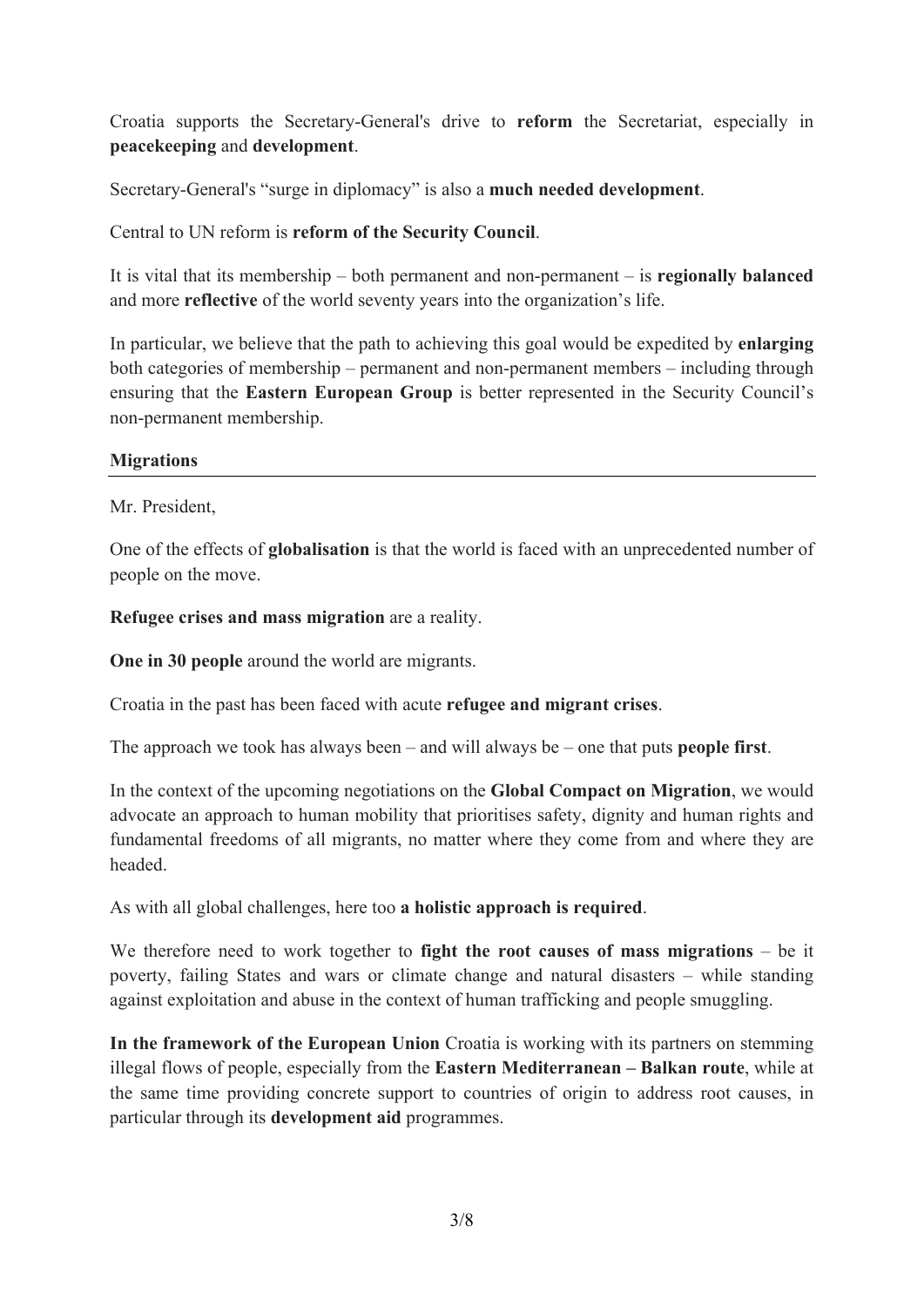## Mr. President,

In addressing crises across the globe our focus should be on **early-warning, prevention and diplomacy**.

Any post-conflict measure **comes too late**, especially in terms of human life.

**Conflicts need to be dealt with on a case-by-case basis** and require **tailor made approaches**.

While a consistent approach of the UN – and in particular the Security Council – to conflicts is essential for the Organization's credibility, copy-pasted **"one-size-fits-all" approaches are not** the most effective way to proceed.

In understanding the situation and risks on the ground we must in particular **draw on the knowledge and experience** of local populations, neighbouring countries and regional organizations.

Croatia believes that when addressing conflicts and crises – be it in **Syria, Libya, Iraq, Yemen** or anywhere else in the world – it is important to have a **global comprehensive approach** based on **solidarity** and **coordinated international effort** under strong UN leadership.

One that would include political, humanitarian, socio-economic, stabilisation and security elements, and where reconstruction goes hand in hand with **reconciliation**, and building **resilience**.

### **Peacekeeping operations**

**Our contribution to peacekeeping operations** will continue to be an important component of our foreign policy, both through direct participation and in terms of **sharing our experiences and expertise** or know-how.

Croatia has contributed to **19 UN peace-keeping operations** to date and we are currently preparing our contribution to **UNIFIL** in Lebanon.

Like many other countries, apart from **UN peacekeeping operations**, we also participate in international operations led by other organisations (**EU, NATO and OSCE**).

### **Human rights**

### **Human rights and fundamental freedoms are universal values.**

We should **spare no effort** in their promotion and protection.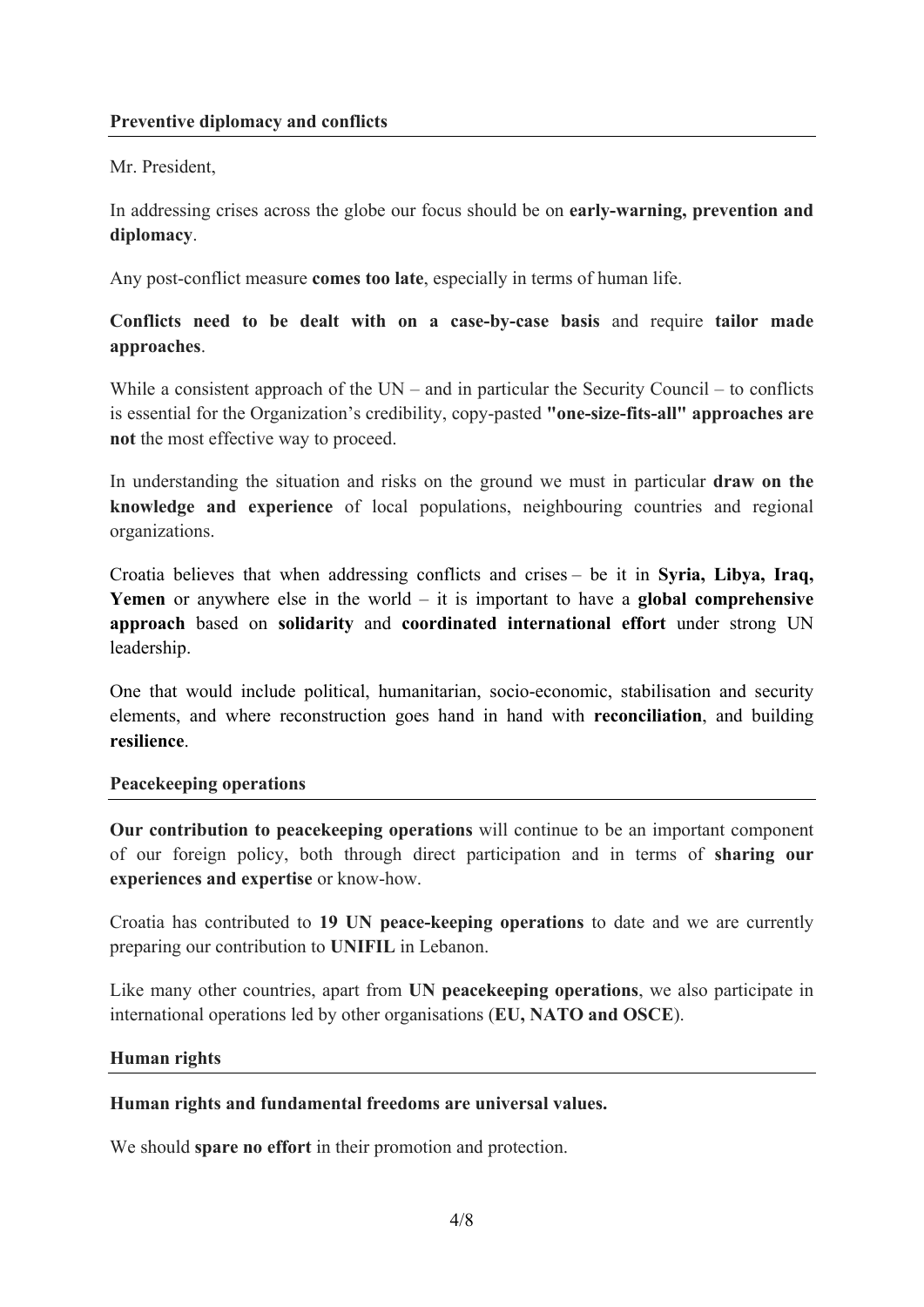Any **violation of human rights** requires an immediate and appropriate response.

We advocate **tighter links** between the Human Rights Council and the Security Council.

We also acknowledge the importance to the principle of **Responsibility to Protect** (R2P) and take particular pride in the fact that one of Croatia's top diplomats leads the UN's efforts in this respect.

We **welcome the establishment of the United Nations Office of Counter-Terrorism** because it is evident that there is a real need for strategic coordination and leadership to our global counter-terrorism **efforts**.

It is also necessary that we continue working on preventing and countering **radicalisation** and violent **extremism**.

#### **North Korea**

Mr. President,

Croatia fully supports recent unanimous Security Council action on **North Korea**, whose actions represent a direct **threat to** international **peace** and **security**.

We appeal to North-Korean authorities to discontinue developing and testing **nuclear weapons** and to fully meet their commitments under international law, relevant UN Security Council **resolutions** and global **non-proliferation regime**.

### **International law**

Mr. President,

**Adherence to the standards, principles and rules of international law** and their faithful implementation represent a firm **foundation** for lasting **peace** and **stability** worldwide, to which we are **deeply attached**. In that regard I would particularly like to recall the principles of **good faith** and **free consent**.

We believe that **disputes should be resolved through peaceful means and in conformity with international law**.

It is of the utmost importance that all **international adjudications** meet the **highest legal standards** and fully respect their relevant rules.

**Compromising the impartiality or independence** of international adjudicators and tribunals, as was the case in the terminated **Arbitration Process** between **Croatia and Slovenia**, makes their decisions **legally void** and left Croatia with no choice other than to **withdraw** from the arbitration process.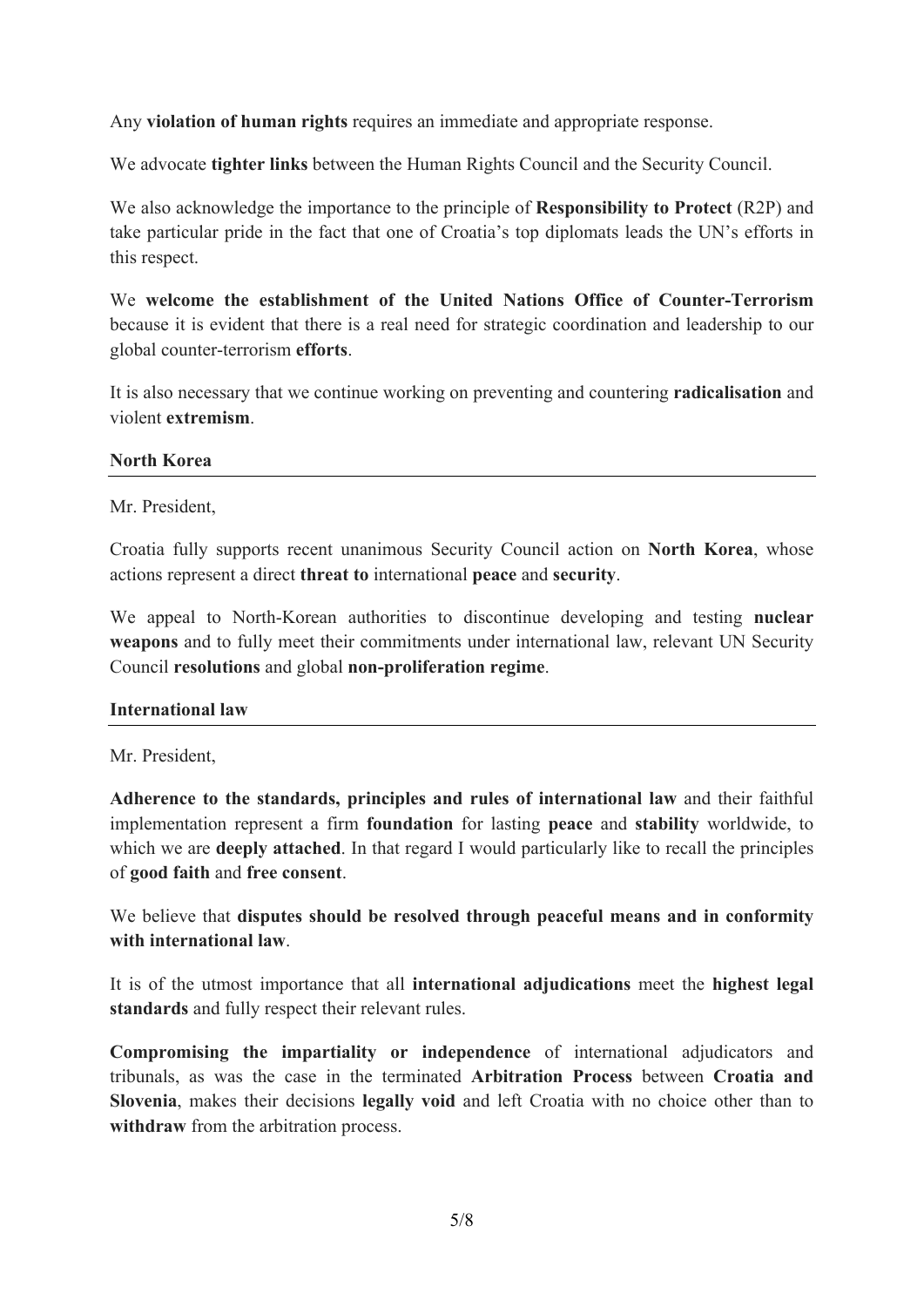We consider that this example of **undermining** the rule of law is a **discouragement** for States considering third-party dispute settlement.

At the same time, we want to **solve** the open border issue with our neighbouring friend and ally, **Slovenia**, through **bilateral dialogue**.

In addition, Croatia strongly supports full and unequivocal implementation of all applicable rules of **international humanitarian and criminal law**, as well as full investigation and punishment of all **atrocities**.

## **South East Europe**

Preserving **peace and stability in South East Europe** is obviously of key importance for my country.

While the world faces many overwhelming challenges, we should bear in mind that **regional stability** in South East Europe is **still to be entrenched**.

By transferring our knowledge and promoting the **integration of the countries of Southeast Europe to the European Union**, and NATO – if they wish so – Croatia actively encourages **stability** in the region.

We believe in **building strong societies in our neighbourhood**, aiming to shift away **from** containing crises **towards prevention**, political **dialogue** and active **engagement**.

This is especially important in neighbouring **Bosnia and Herzegovina**, where proper implementation of the constitutional equality of its three constituent peoples – Bosniaks, Serbs and **Croats** – is a prerequisite for ensuring the full functionality and stability of the state and its European integration process which we **wholeheartedly support**.

## **Development**

Mr. President,

Two years ago, through the adoption of the **2030 Agenda for Sustainable Development**, the international community properly recognized the **limits of reach** of individual governments.

**Universal challenges** indeed demand our **joint response.**

In addition, **cooperation** with academia, the business community and civil society **is indispensable**, but it would be unwise not to also tap the **ideas and ingenuity of each individual** in our respective societies.

Especially of our **youth** who is, in the age of modern **technology**, absorbing **knowledge** and acquiring **skills** in a faster and more open manner.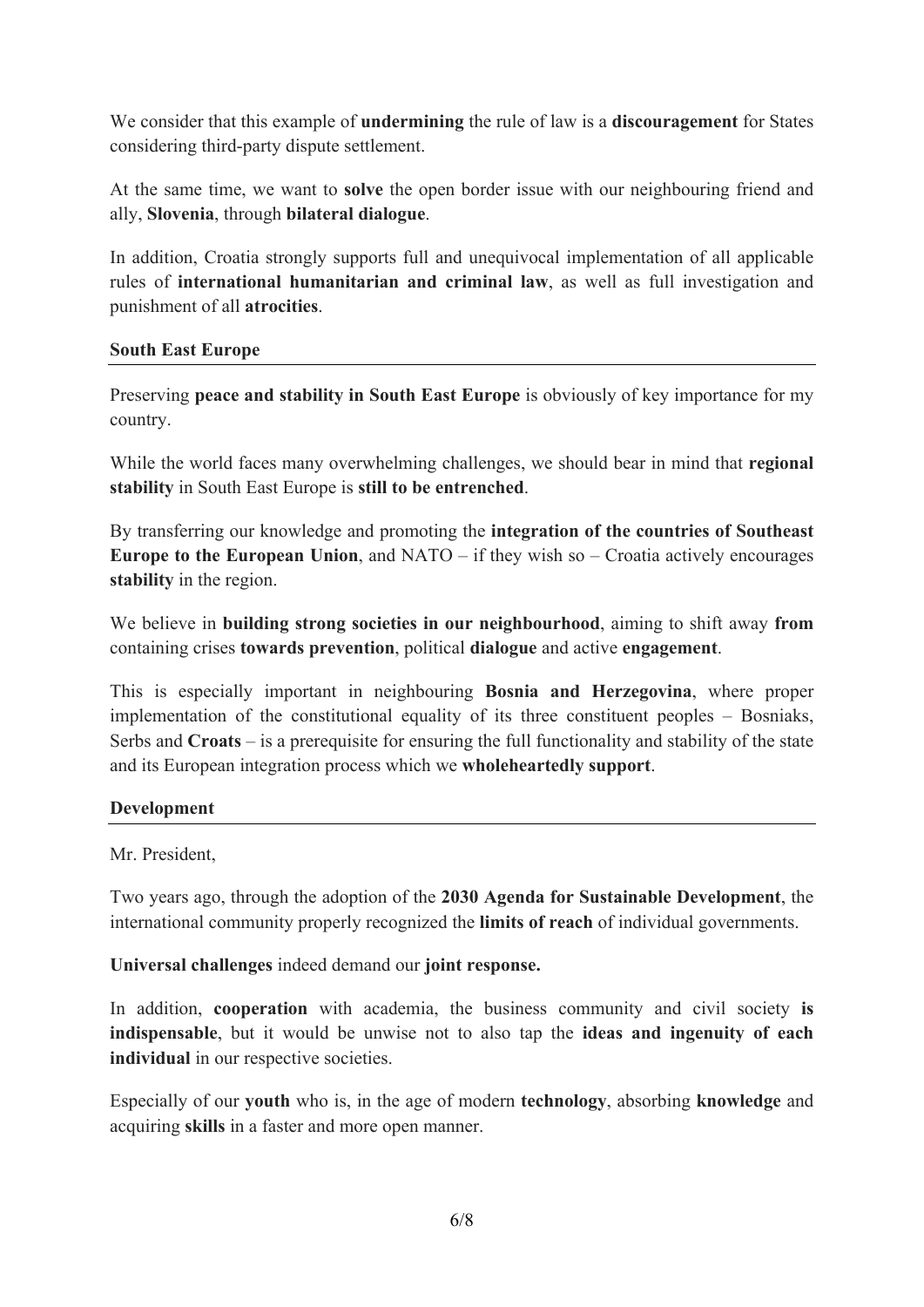Thus it is our global task to adjust our **educational systems** to form the future responsible **citizens,** to give them **job opportunities** and fit the real needs of our labour markets.

Coming from Croatia, the homeland of **Nikola Tesla**, the great inventor, I cannot but stress how vitally important it is that **the UN facilitates a transformation towards the age of digital economy** and narrows the digital divide, which could generate new inequalities.

**Eradicating poverty** remains our primary development objective, since it is a cause and consequence of conflict, instability and crises.

But it is only by paying equal attention to transformational, **cross-cutting elements** – such as human rights, equality, good governance, the rule of law and inclusive societies – that we will be able to achieve true **sustainable development**.

#### **Climate change**

As we are witnessing the **daily erosion of climate conditions and increasing natural disasters,** more is required from humanity.

This **burden** is ours to bear.

In the recent months, unfortunately, **my country** was not spared wildfires and floods either, which reached **unprecedented dimensions**.

These increasingly worrying warnings are **a call to action** – without delay.

Croatia has already demonstrated its dedication to global efforts to preserve the **environment** by ratifying **the Paris Agreement**.

Two days ago I expressed our principled support to the new French initiative – the **Global Pact for the Environment** – aimed at better coordinating global action against **climate change**.

In the context of sustainable development, **synergies between global, national and local policies** need to be **strengthened.**

We believe that next year's **High Level Political Forum** will offer a platform to discuss efficient measures for a true transformation towards sustainable and resilient societies, such as the **pivotal goal** of making cities and human settlements inclusive and safe, while granting their inhabitants a **proper quality of life**.

#### **Conclusion**

Mr. President,

### **Croatia's commitment to multilateralism is unwavering.**